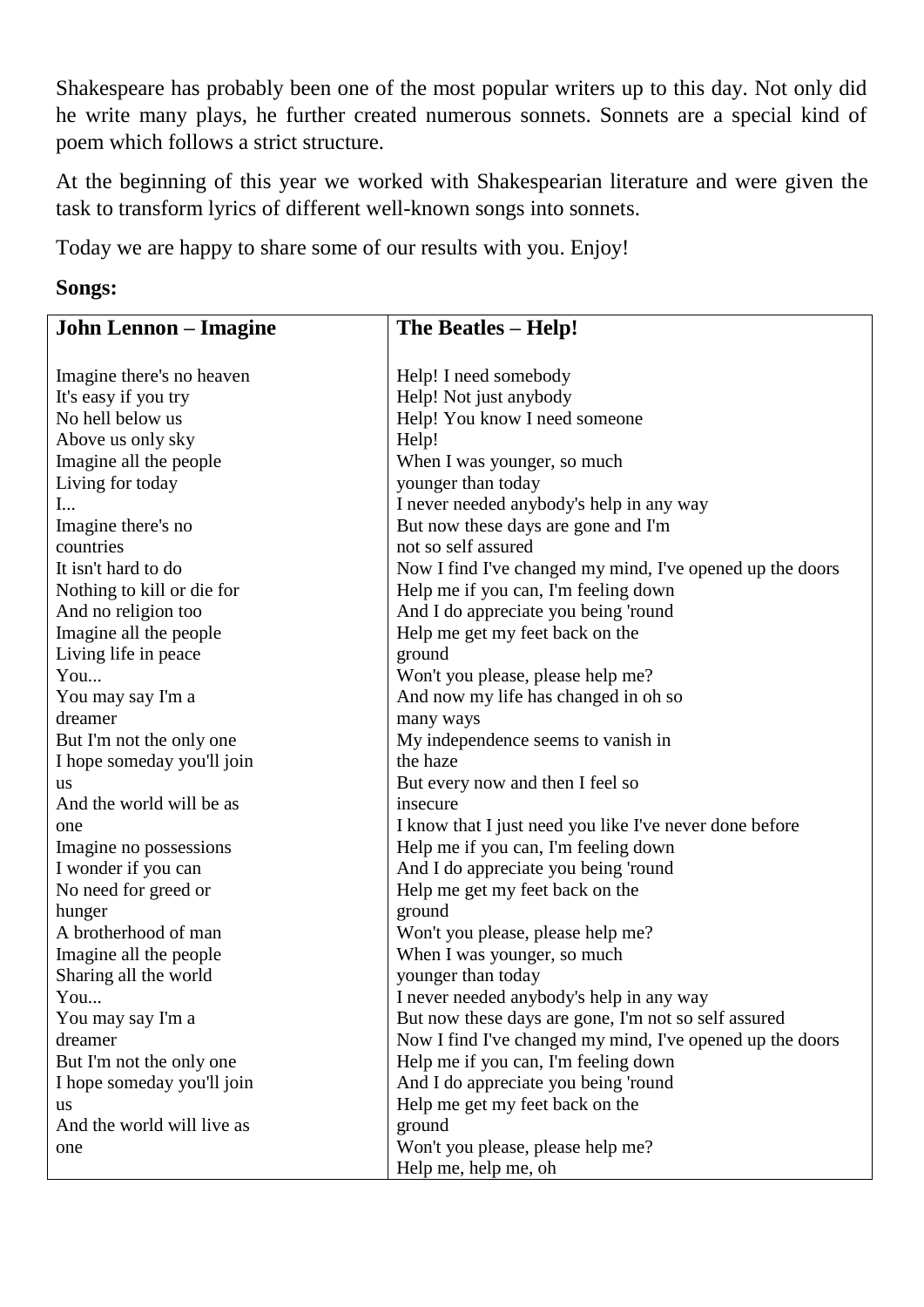## **Sonnet Adaptations**

... of "Imagine" (John Lennon)

I realize a world in pain The countries are at war We should use our brain Please stop this terror

I imagined a world A life in peace Is it a perfect dreamworld? Or just a brief sneeze

A world without religion The humans don't split off Without a symbolic pigeon So, turn your face off

I am not dreaming I am just screaming

Imagine there is no heaven above, think about it, just try to envision. Imagine all the people with only love, all are happy and there's no division.

Imagine there are no countries anymore, no borders which foment conflict as well. No reason to fight, nothing to kill for, All people would live in peace, I can tell.

Imagine there is no love for you, no one caring about you. With you only your family, Imagine there is someone living only for you. I…

Imagine your family also leaves you isn't it hard to have no-one, None to talk to in your darkest times, imagine all the people having a partner, But you…

You may say I am a dreamer but I am just a high prophetically speaker, I hope someday you will have some and never be alone again. You…

You may say I am a dreamer, I am just dreaming of you

> Imagine there are no more possessions, I wonder if you can, if you do care. No need for greed and no more depression No more hunger and all people would share.

You say I'm a dreamer that never is done, But in my dreams the whole round world is one.